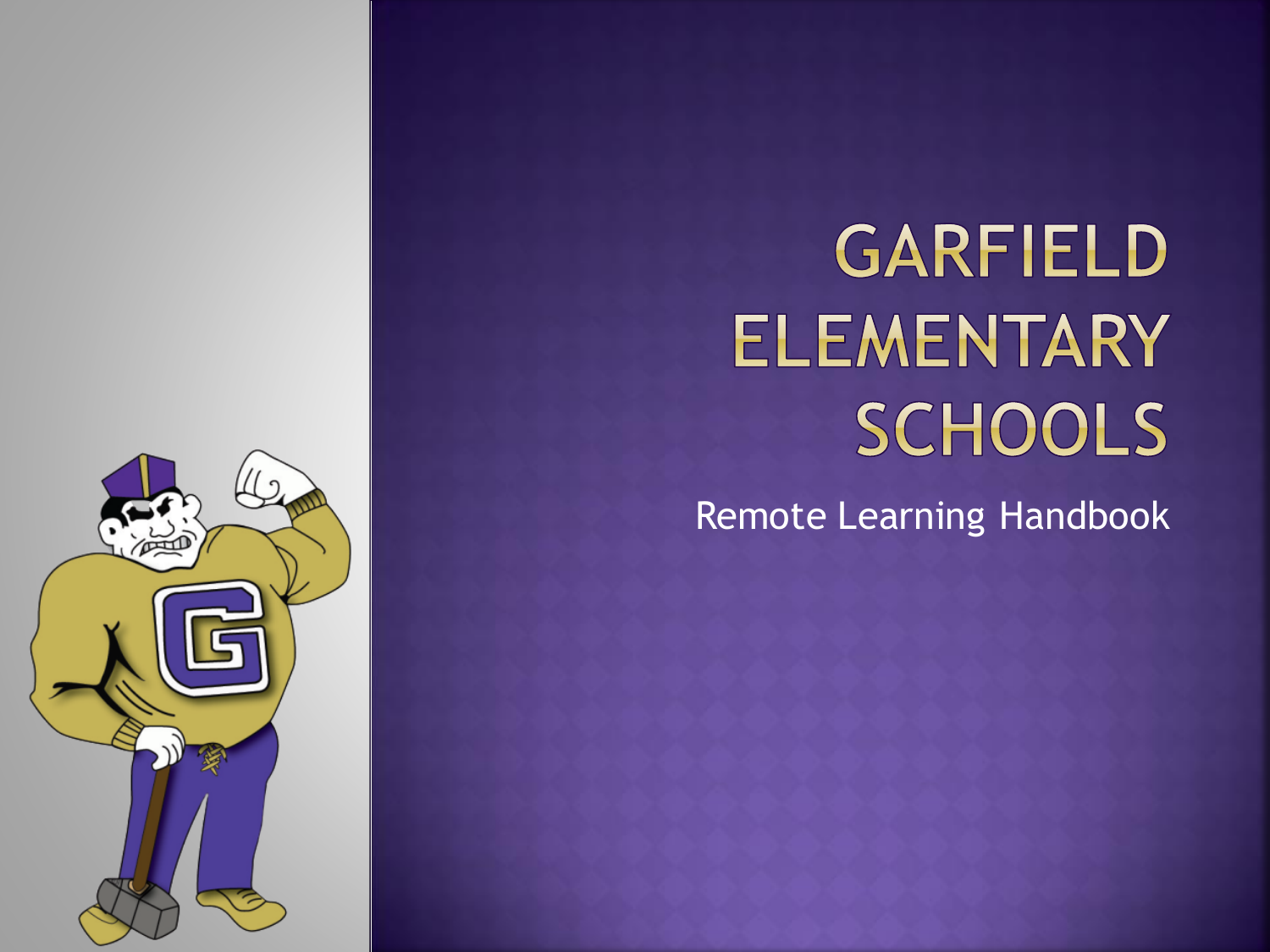

| <b>Daily Schedule for Students</b> |                                                                                                                                                                                                                                                                                                                                                                                                                                                                                               |
|------------------------------------|-----------------------------------------------------------------------------------------------------------------------------------------------------------------------------------------------------------------------------------------------------------------------------------------------------------------------------------------------------------------------------------------------------------------------------------------------------------------------------------------------|
| $8:30 - 8:35$                      | *Students will log in to Teams and teacher will daily take attendance                                                                                                                                                                                                                                                                                                                                                                                                                         |
| $8:35-1:00$ pm                     | *Teachers will be making daily schedules for classrooms and will<br>share them via their classroom websites & Teams<br>*There will be live lessons as well as time for small group or<br>independent student work within each period.<br>*Students must join each period as set up by the teacher to be<br>counted as present<br>*There will be live lessons daily for Math, ELA, Science or SS &<br><b>Specials</b><br>*A 30-minute lunch break will be included<br>*Students log off at 1pm |
| $1:00-3:00$ pm                     | Teachers will schedule available office hours to address any individual<br>needs of students.                                                                                                                                                                                                                                                                                                                                                                                                 |

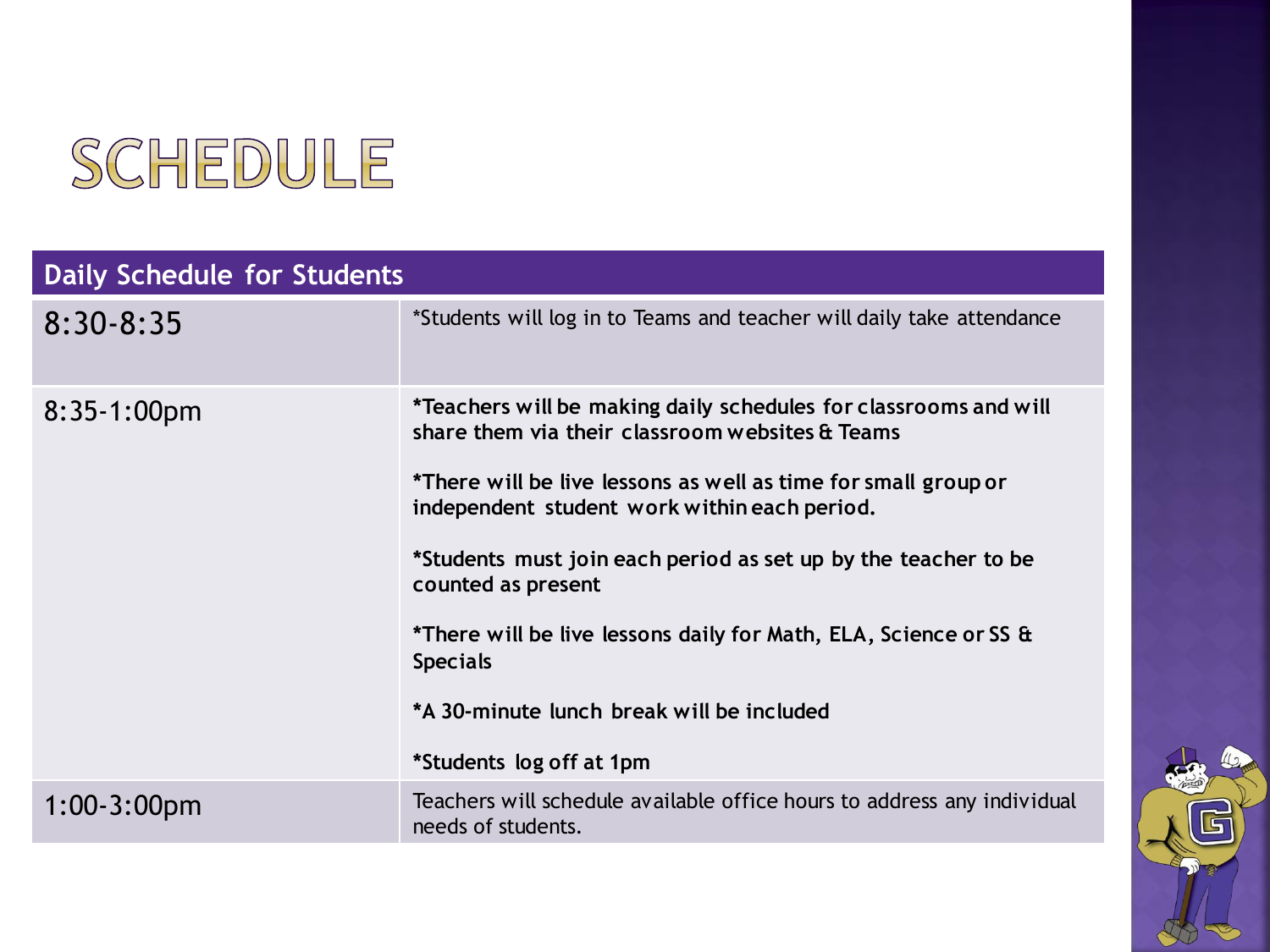## DAILY ATTENDANCE

• Students must sign into Teams no later than 8:35am to be counted as present.

**■** Students must be present in Teams as per the teacher's schedule for each period/subject.

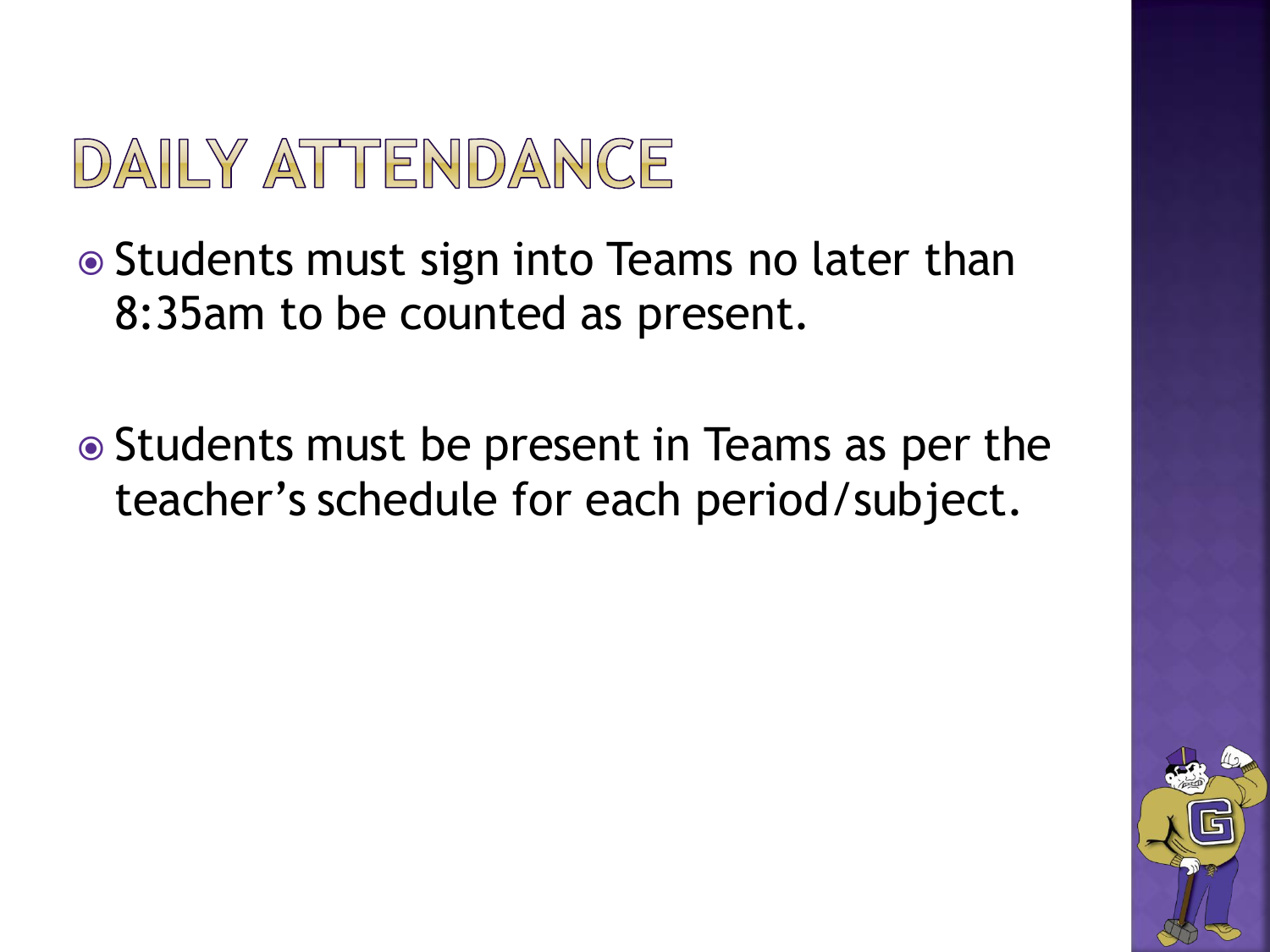## STUDENT CODE OF CONDUCT

## **Basic Etiquette for Online Video Learning**

- All students are required to show up at the scheduled time
- Follow rules set forth by your teacher
- All students should wear school appropriate attire
- Find a quiet place with the least distractions (siblings, pets, parents, television)
- Be respectful when speaking and writing
- Stay on mute until you would like to contribute, need to speak or ask a question.
- Video must be on in order to be considered present for attendance

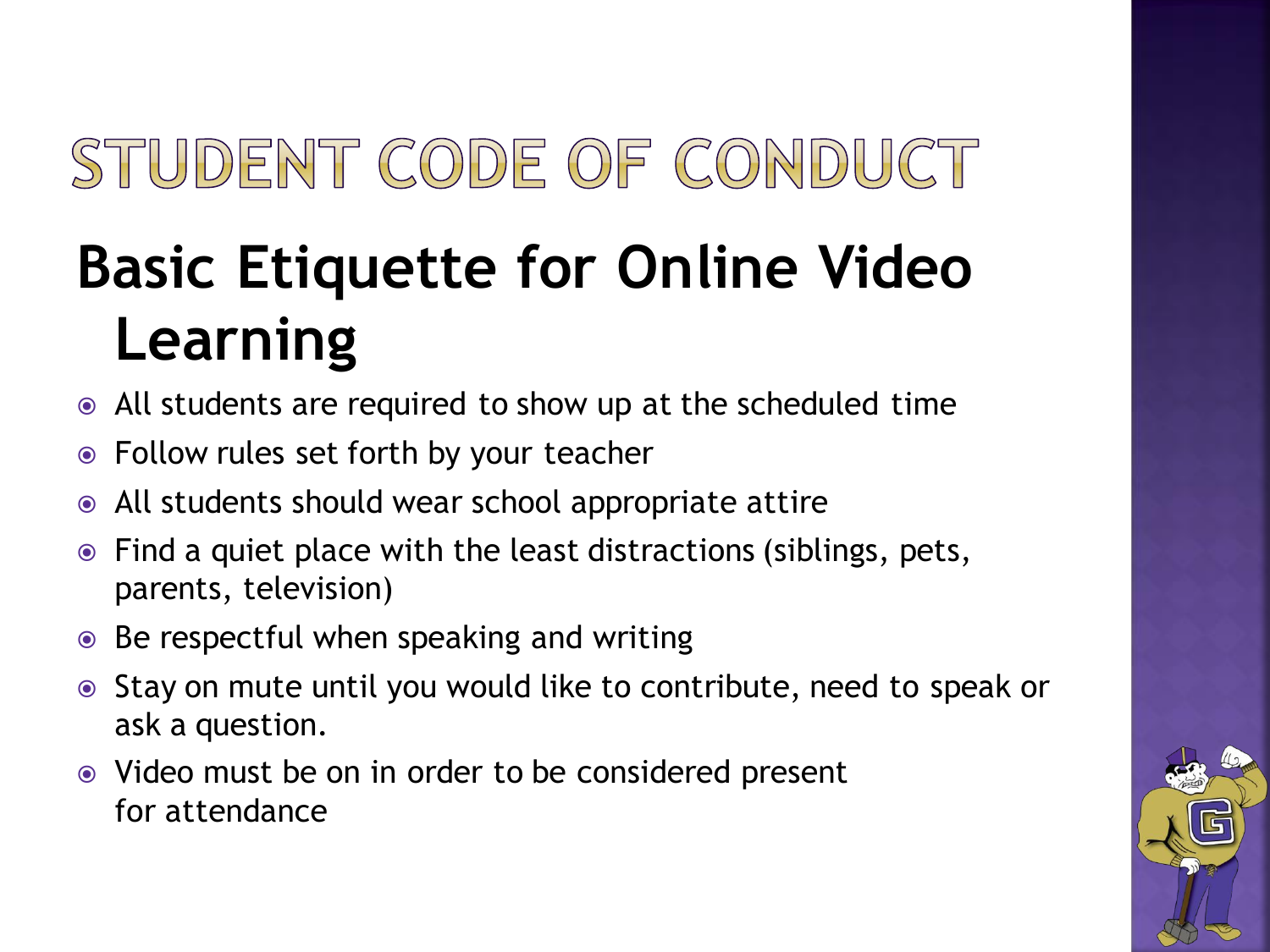### STUDENT CODE OF CONDUCT CONTINUED

### **Basic Etiquette for Online Video Learning**

- Maintain eye-contact
- Do not share screenshots of TEAMS meetings where student or teacher images are displayed
- Chat should only be used to discuss or ask questions pertaining to the lesson.
- Do not copy, alter, or redistribute conferencing videos. The Garfield Board of Education reserves the right to file criminal charges with the Garfield Police Department in instances of violations concerning this matter.

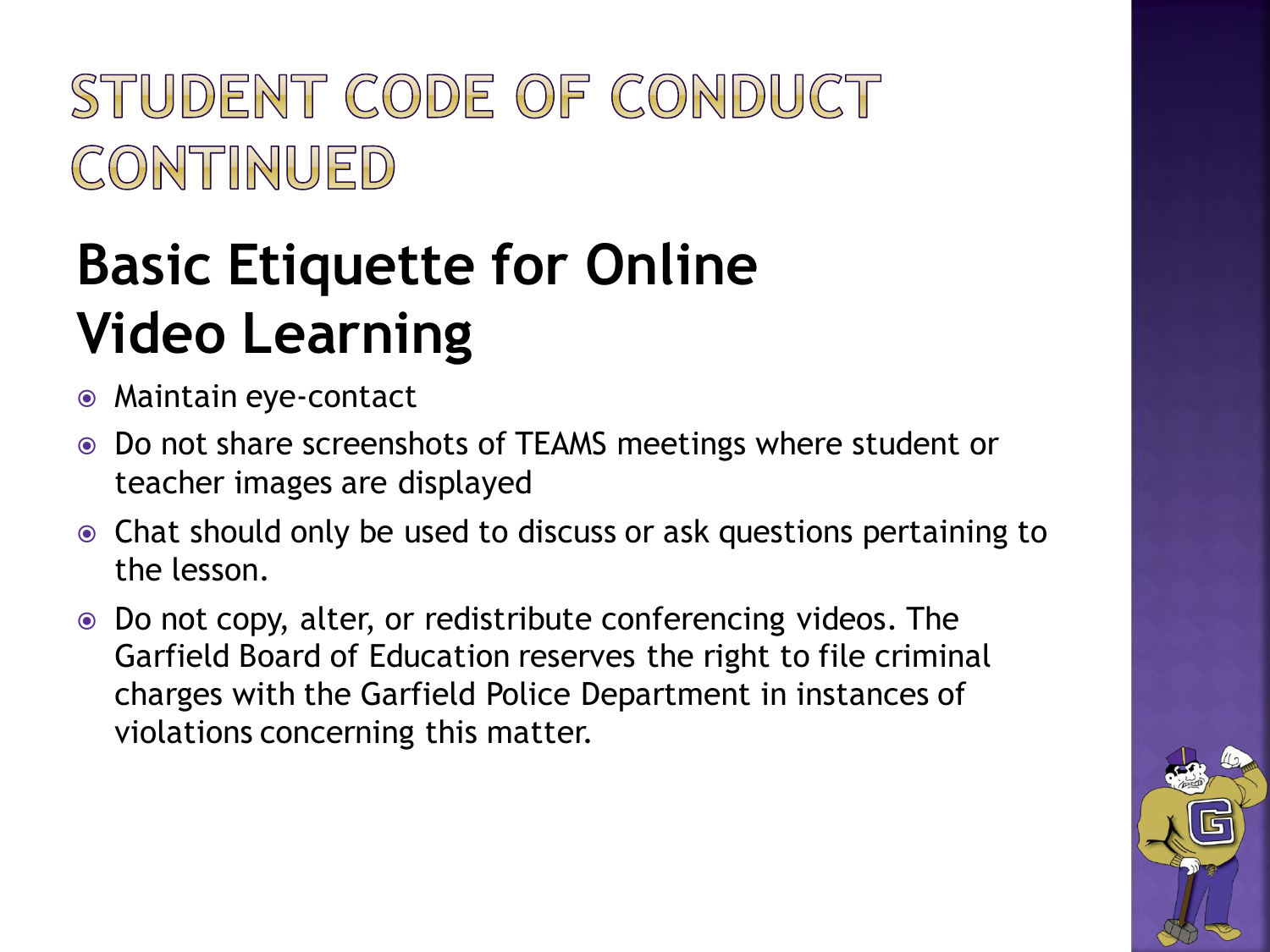### STUDENT CODE OF CONDUCT USEFUL TIPS



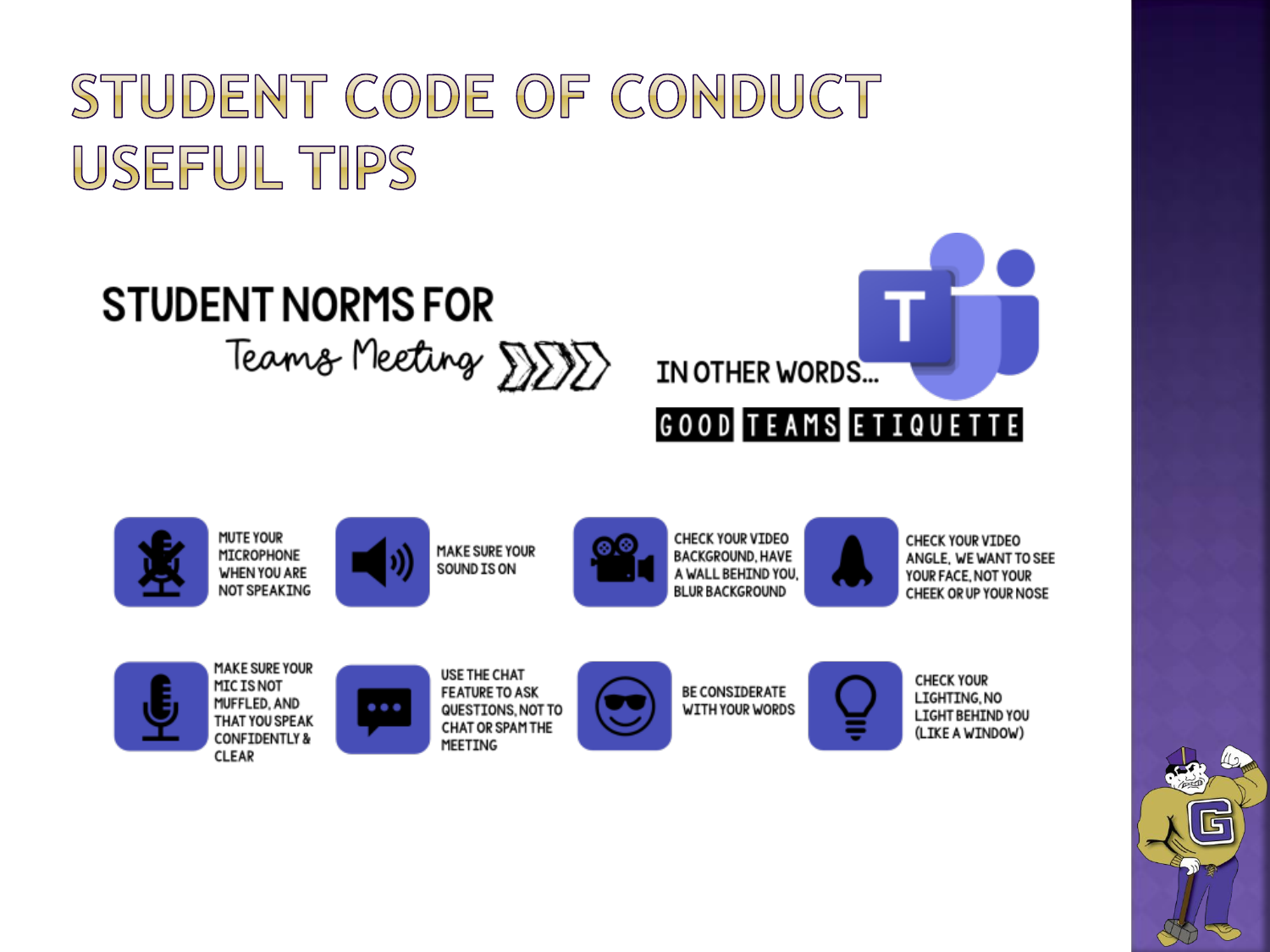### PARENT NORMS

- No parent commenting during class times
- Protocol for responses to emails/phone calls
	- Best way to communicate with teachers, counselors, and administrators is through email.
	- Responses in 24-48 hours.
- Do not share screenshots of TEAMS meetings where student or teacher images are displayed
- Do not copy, alter, or redistribute conferencing videos. The Garfield Board of Education reserves the right to file criminal charges with the Garfield Police Department in instances of violations concerning this matter.
- Routinely check parent portal to track student progress.
- Read and acknowledge documents and complete surveys on parent portal.

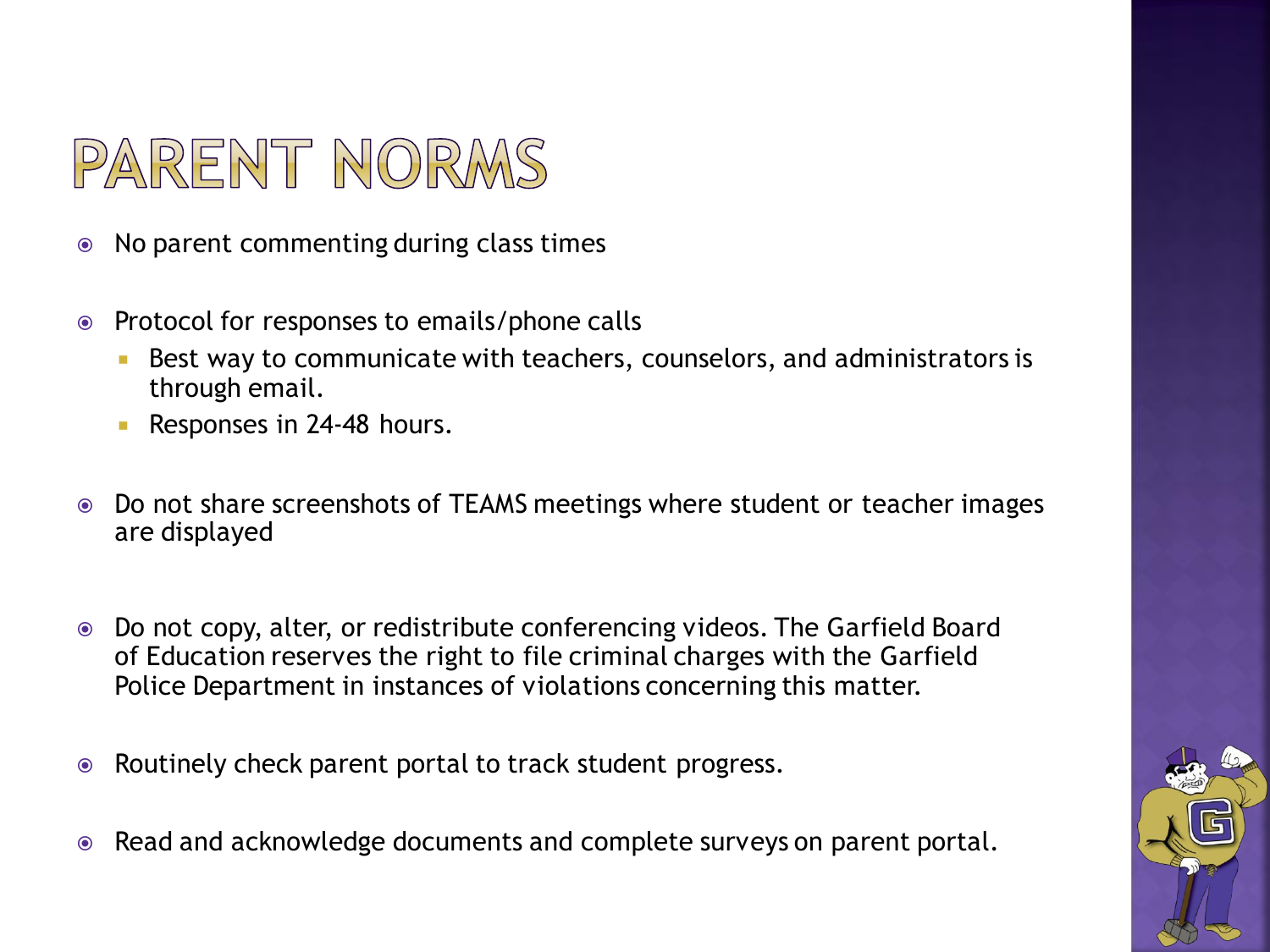#### TEAMS LOG-IN INFORMATION

- Use the link below for directions on logging into Microsoft Teams and for helpful hints to help your child navigate the site.
	- **[Family Guide to Microsoft Teams](https://gboeorg.sharepoint.com/:p:/s/GHSSupervisors/EVPpCnypfmpPqUX2tUcVqi4BbrkTjc7j_1zYRO2huRiitg?e=u7Cwfx)**

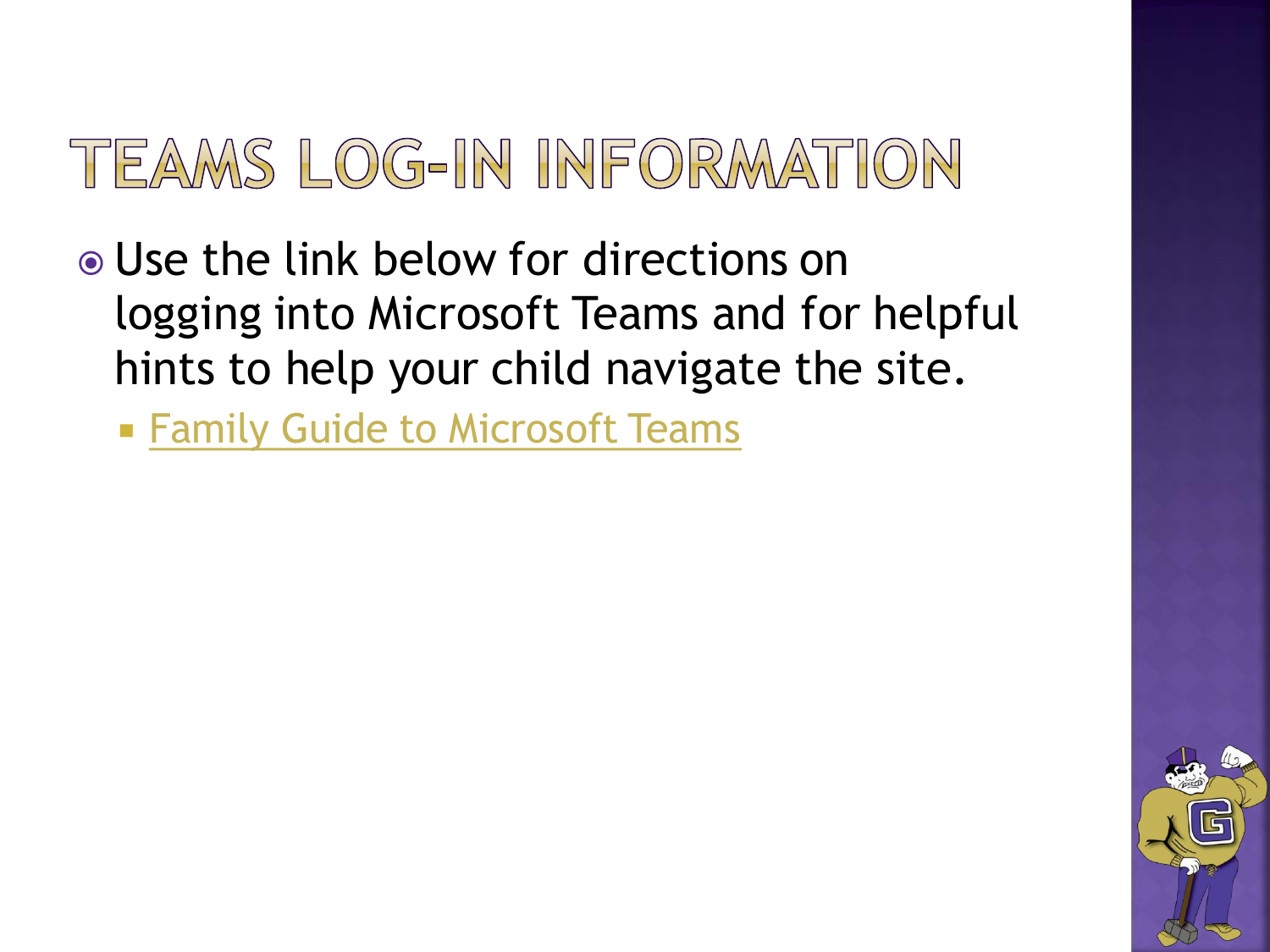### SPECIAL EDUCATION SERVICES

- Instruction will be delivered via live and recorded lessons with your teachers and paraprofessionals will be available to support the learning.
- Speech & Language Services will be provided remotely via Microsoft Teams.
- Occupational Therapy will be provided in person in the school buildings or remotely. These staff members will be reaching out to parents to schedule times to provide the services.
- Physical Therapy will be provided in person in the school buildings or remotely. Physical Therapists will be reaching out to parents to schedule these services.
- Social Workers will provide remote counseling based on IEP requirements, services will be provided via live sessions in teams in a group and/or individual sessions.

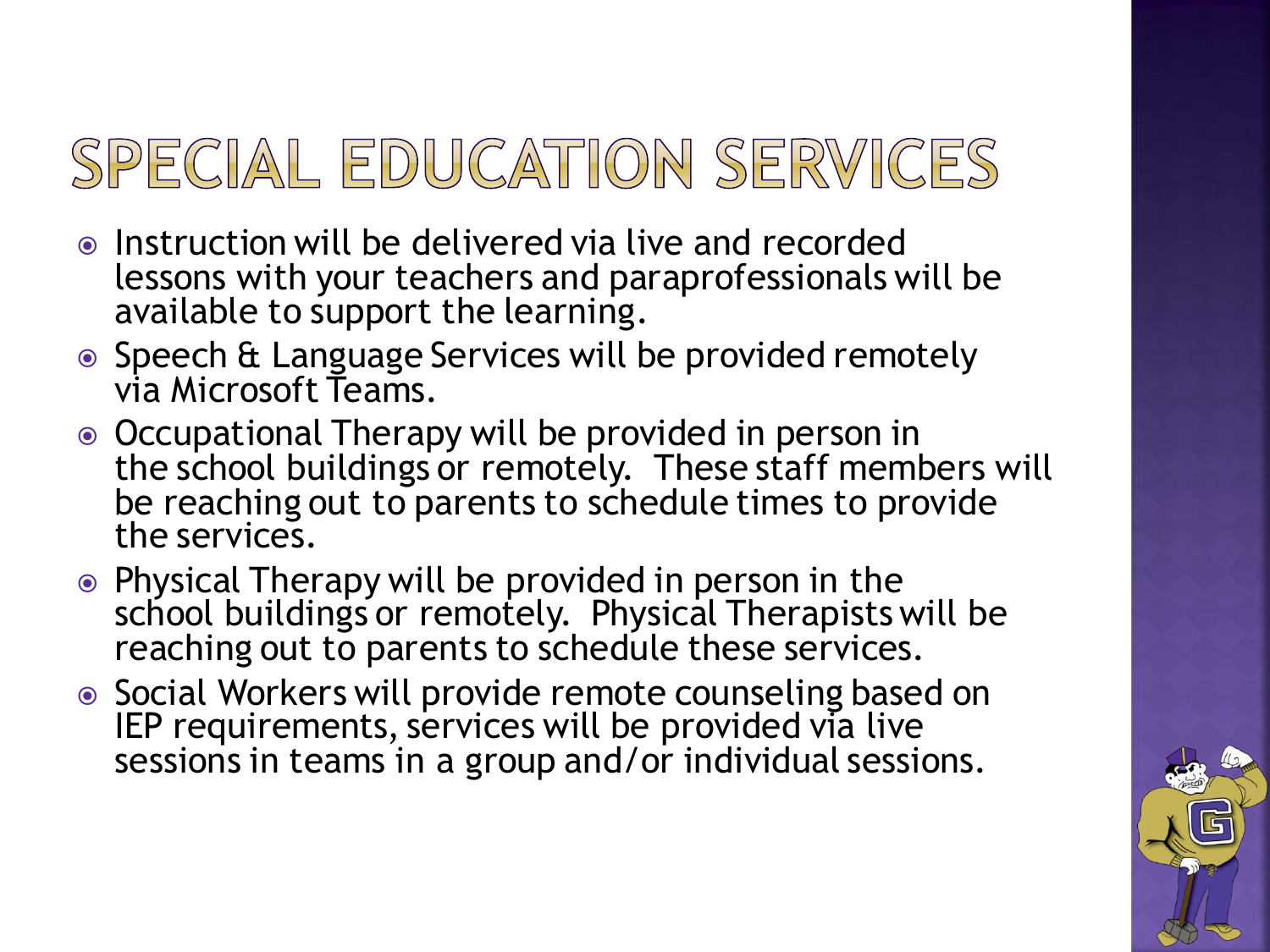### OTHER LINKS FOR REMOTE LEARNING

\*TEACHERS WILL PROVIDE LOG-IN INFORMATION TO STUDENTS THE FIRST WEEK OF SCHOOL

#### **Elementary ELA**

**IXL:** [www.ixl.com/signin/garfieldschools](http://www.ixl.com/signin/garfieldschools)

**News ELA:** <https://newsela.com/>

**RAZ Kids:** <https://www.raz-kids.com/>

**Epic!** <https://www.getepic.com/sign-in>

**Rivet (app)** <https://rivet.area120.com/>

#### **Open e-books – APP**

Logging into Open eBooks Once your child has his/her access code, they can access the Open eBooks app on up to six devices.

- On an iOS or Android device, open the app store and type in "Open eBooks"
- Click to install the app
- Open the app and select your method for login

**For further assistance, email Ms. Marie Marx (Media Specialist [MMarx@gboe.org\)](mailto:MMarx@gboe.org)**

**Reading Assessment: (Only used when directed by your child's teacher) [www.Literably.com](http://www.literably.com/)**

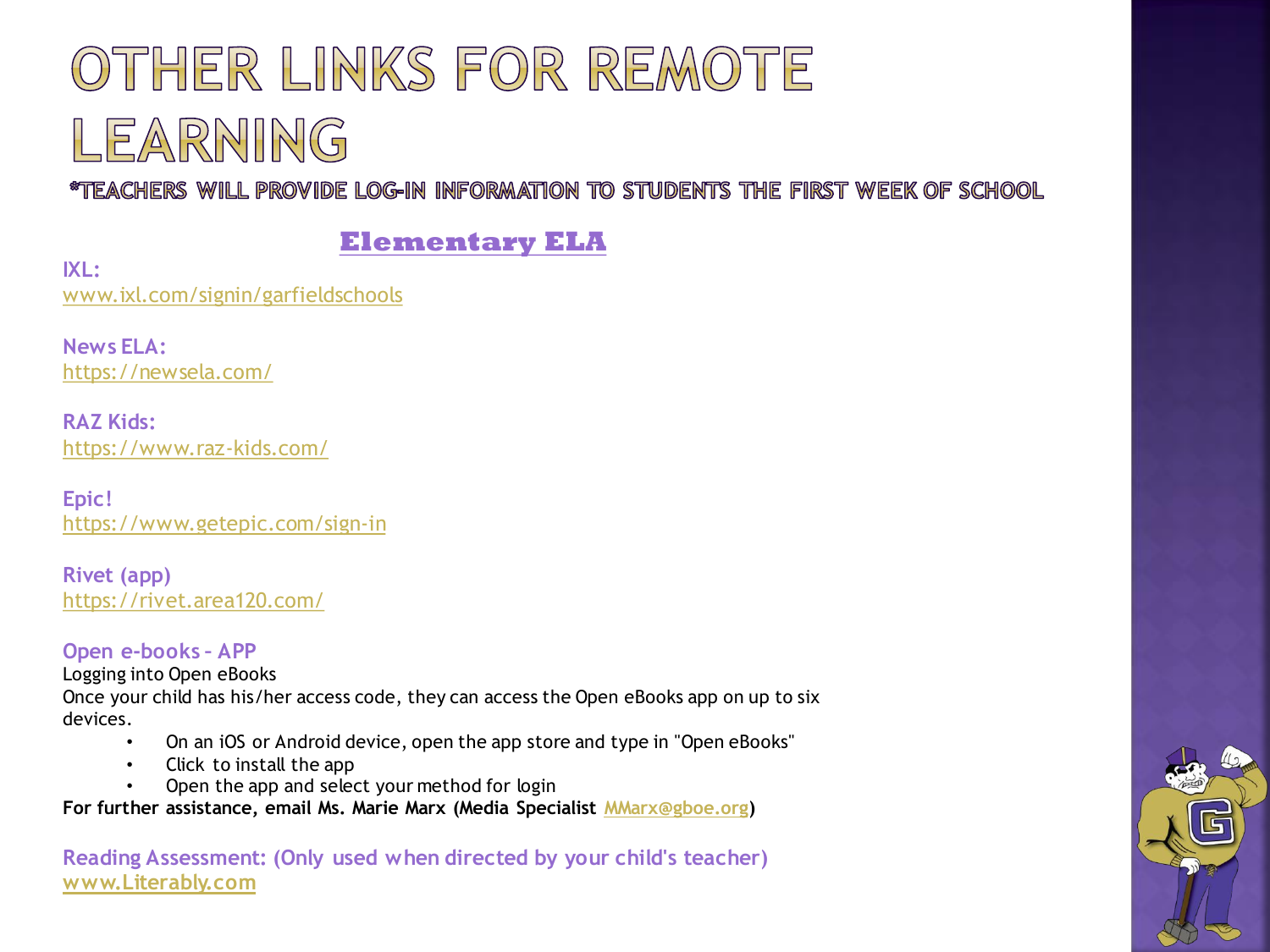### OTHER LINKS FOR REMOTE LEARNING CONTINUED

#### SOCIAL STUDIES

- *Scholastic News Magazines*
- ❖ Kindergarten: <https://letsfindout.scholastic.com/> Access code:WYPK921
- ❖ First Grade: <https://sn1.scholastic.com/> Access code: WVV2WV
- Second Grade: <https://sn2.scholastic.com/> Access code: PHF8977
- ❖ Third Grade: <https://sn3.scholastic.com/> Access code: WVF8GRM
- ❖ Fourth Grade: <https://sn4.scholastic.com/> Access code: WVGXNX4
- ❖ Fifth Grade: <https://sn56.scholastic.com/> Access code: WVH7667
- Read Works [www.readworks.org](http://www.readworks.org)
- Kahoot <https://kahoot.com/>
- New ELA (Gr. 2-5) <https://newsela.com/>
- DBQ: (Gr. 5) [www.dbqonline.com](http://www.dbqonline.com)

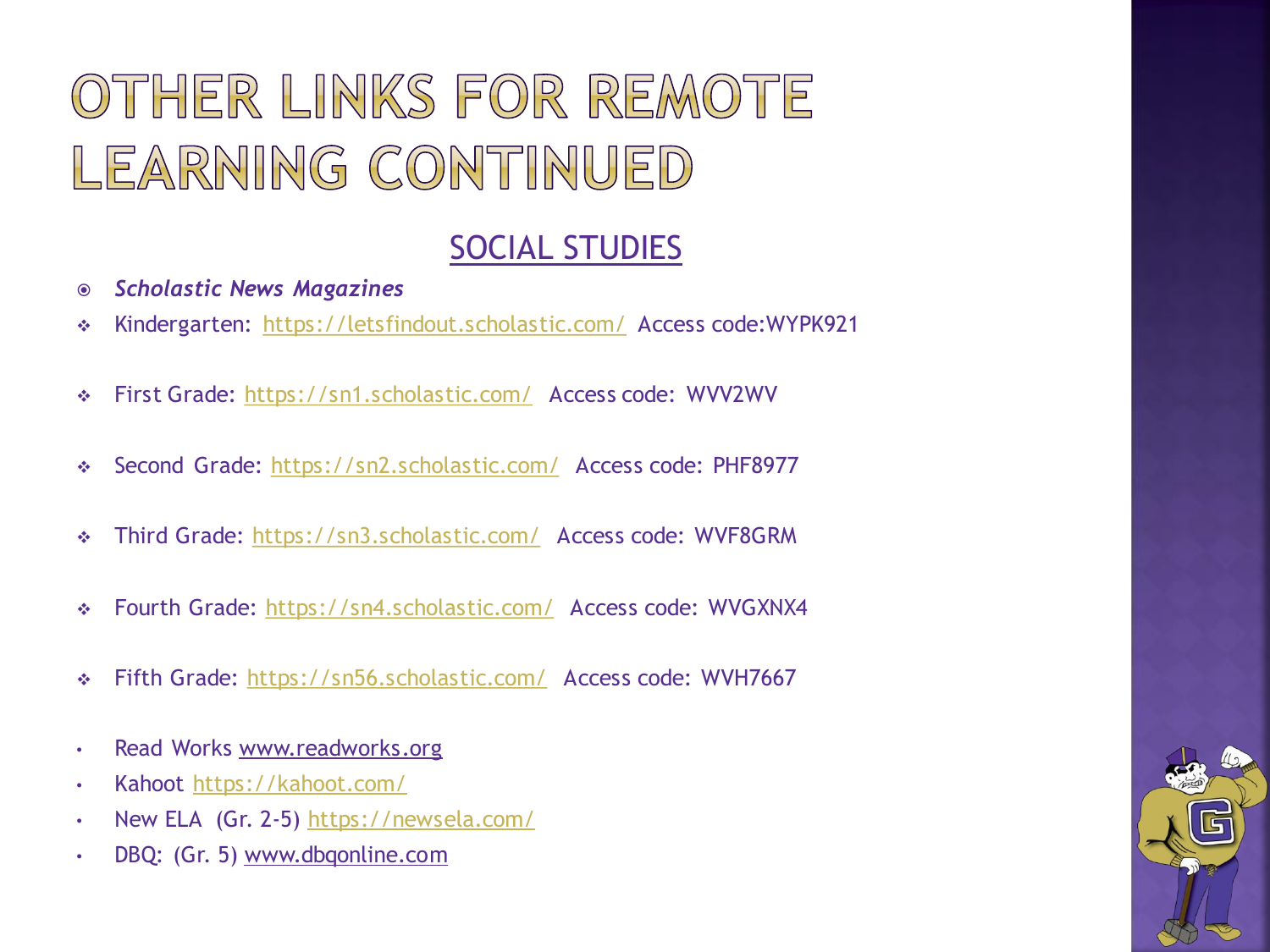#### OTHER LINKS FOR REMOTE LEARNING CONTINUED

#### Math

| <b>GO MATH! Think Central Links</b><br>by Building | IXL-<br><b>Math Practice and Assessment</b>                            |
|----------------------------------------------------|------------------------------------------------------------------------|
| <b>Columbus Elementary School 8</b>                | www.ixl.com/signin/garfieldschools                                     |
| <b>James Madison Elem School 10</b>                |                                                                        |
| <b>Lincoln Elementary School 6</b>                 | XtraMath.org - Fact Practice;<br>Development of Automaticy for Fluency |
| <b>Roosevelt Elementary School 7</b>               | https://xtramath.org/#/home/index                                      |
| <b>Thomas Jefferson School 9</b>                   |                                                                        |
| <b>Washington Irving Elem Sch 4</b>                |                                                                        |
| <b>Woodrow Wilson Elem School 5</b>                |                                                                        |

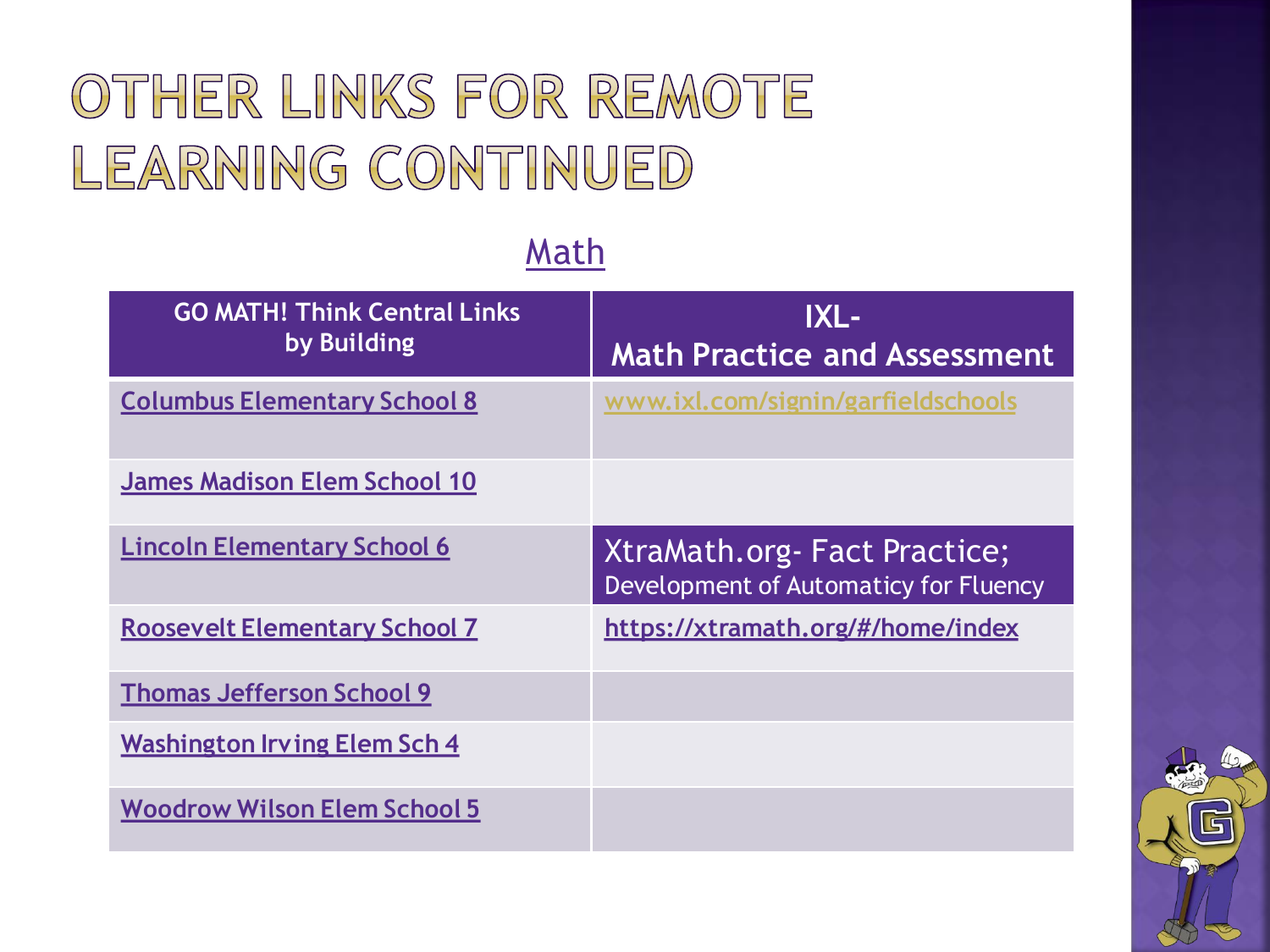### OTHER LINKS FOR REMOTE LEARNING CONTINUED

\*TEACHERS WILL PROVIDE LOG-IN INFORMATION TO STUDENTS THE FIRST WEEK OF SCHOOL

**Science**

**FOSS (Full Option Science System):** [https://www.fossweb.com](https://www.fossweb.com/)

**Generation Genius:** [www.generationgenius.com](https://www.generationgenius.com/activate)

**IXL:** [www.ixl.com/signin/garfieldschools](http://www.ixl.com/signin/garfieldschools)

**News ELA:** [https://newsela.com](https://newsela.com/)

**PBS Kids (Sid the Science Kid):** [https://pbskids.org/sid](https://pbskids.org/sid/)

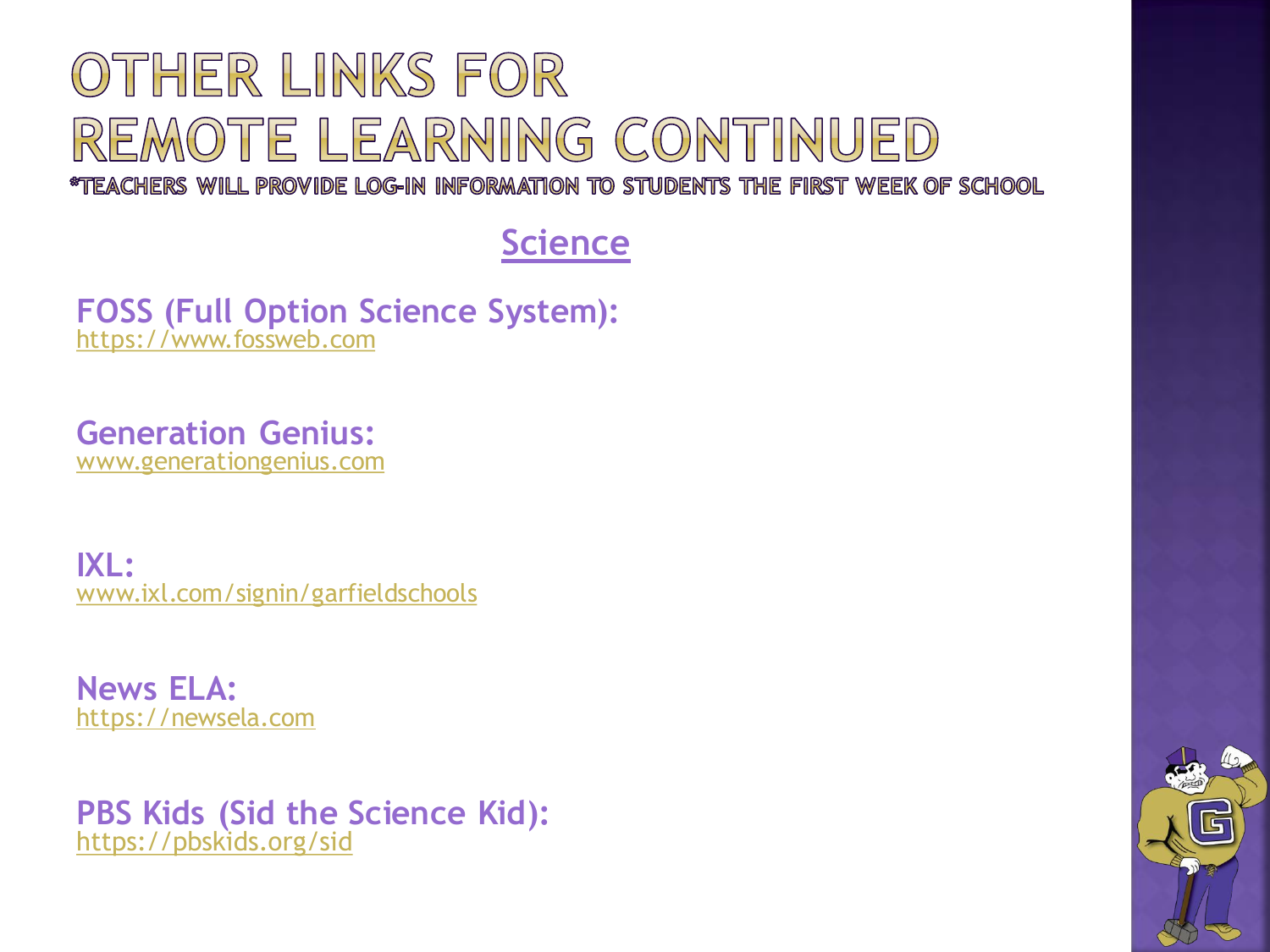### BREAKFAST AND LUNCH PICKUP

#### **DURING REMOTE LEARNING DAYS, MEALS TO GARFIELD DISTRICT STUDENTS WILL BE DISTRIBUTED FROM TWO CENTRAL LOCATIONS:**

Three Saints Church 474 Outwater Lane Garfield, N.J. 07026

James Madison School #10 55 Lincoln Place Garfield, N.J. 07026

#### **Distribution Times:**

September 8th : Meals will be distributed at both locations from **7:30 a.m.-2:00 p.m.**

September 9th until further notice: Meals will be distributed at both locations from **11:00 a.m.- 2:00 p.m.**

#### **Meal Options:**

Parents will be able to take meals for one day or multiple meals if more convenient.

#### **Pricing:**

Breakfast: Free - \$0.00, Reduced - \$0.00 and Paid - \$1.50 Lunch: Free - \$0.00, Reduced - \$0.00 and Paid - \$3.10

- **Lunch Applications and Household Information Surveys are available on your Parent Portal.**
- **PLEASE MAKE SURE TO COMPLETE THE FORM AS SOON AS POSSIBLE.**
- **If your application is not received by October 1, 2020 than the status will become a PAID Status.**

If you have any questions, please contact the Lunch Application Department at (973)340-5000 ext 2308